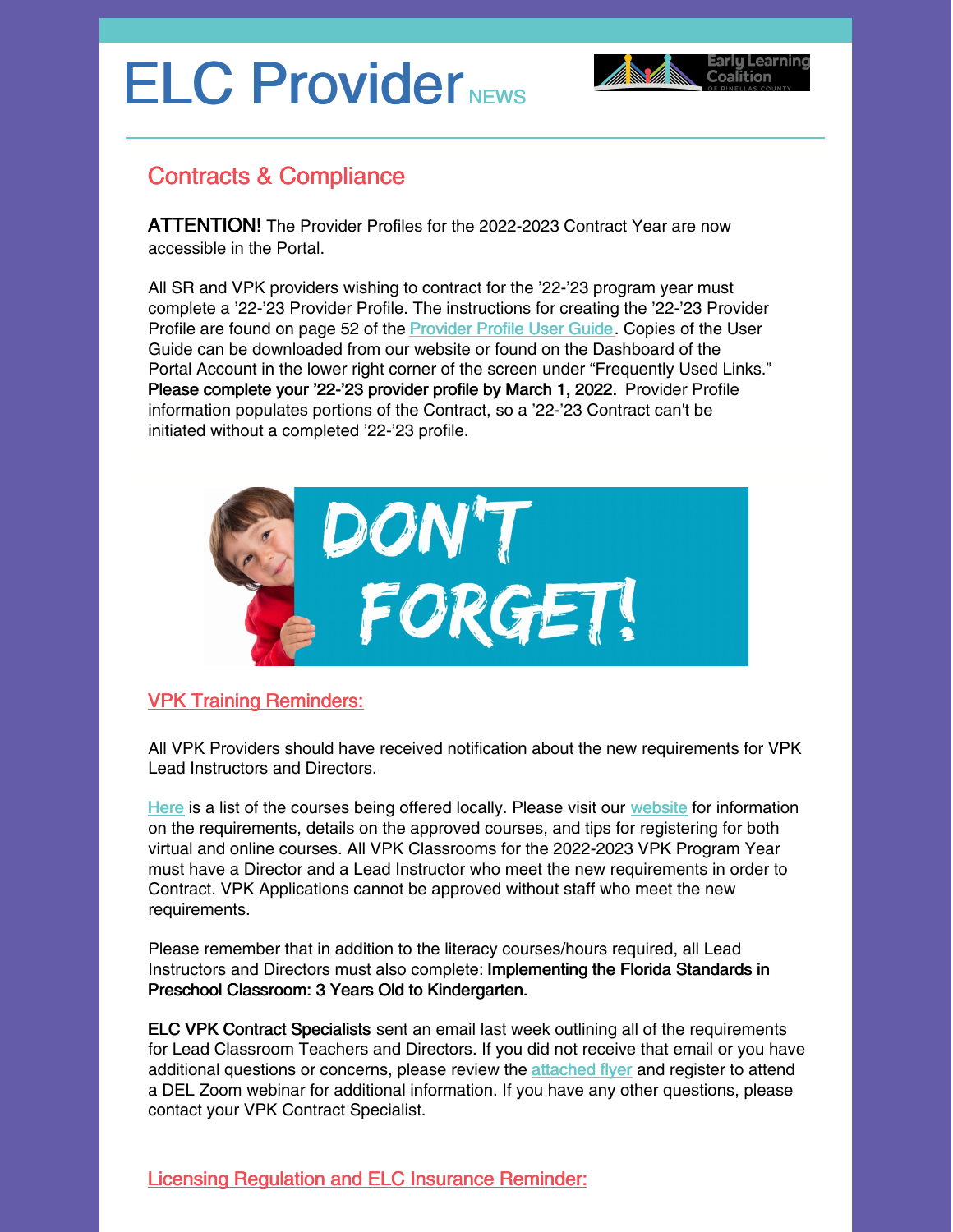For all Facilities and Large Family Homes providing transportation, the new Vehicle Alarm requirements went into effect in January 2022. All providers should have received a notice from the Department of Children and Families regarding these new requirements with information to access a list of "approved" alarm companies. More information on the legislation, regulations and approved manufacturers of alarms can be found [here](https://www.myflfamilies.com/service-programs/child-care/child-care-alarms/).

ELC Reminder: Providers offering a transportation service should update their Provider Profile Services tab if it does not currently indicate transportation is offered. Please note all Providers offering transportation must also have Automobile Liability indicated on their Certificate of Insurance currently on file with the ELC. This requirement is outlined in Form OEL-SR 20L of the SR Contract and Form OEL-VPK 20PP of the VPK Contract. If you have questions about this requirement, please contact your Contract Specialist.



## Provider Spotlight

Green Acres has welcomed some new babies! Meet Penelope **(left)** and Tex **(right)**, who Mader in the back is carefully observing!

At Green Acres, they recognize that animals can help meet the emotional needs of children. Interacting with animals supports their learning and development and gives children the opportunity to learn how to be gentle and responsible for others.

## Screening and Intervention

#### ASQ UPDATE:

Please check the Provider Portal to see if you have any screenings due. Call Anjanette at 400-4452 for assistance with ASQ's.

#### Certification Update:

Seventy-five professionals have been enrolled in the new FSU's Professional Certification in Rebound and Recovery.

All applicants have been registered, so keep an eye out on your email for log-in information from FSU if you applied. Do not pay your invoice, as ELC will be covering the cost of Certifications through our PDG MH Grant!

Once you receive this information, you will have 60 days to complete the Certification and send Certificates to [kmiller@elcpinellas.org](mailto:kmiller@elcpinellas.org).

### **Quality**

We have many exciting new opportunities for Workforce Support! Need help recruiting, retaining, and upskilling your staff? Reach out to [engage@elcpinellas.org!](mailto:engage@elcpinellas.org)

Did you miss our recent presentation outlining new Workforce Initiatives to

assist providers? No worries. [Click](https://youtu.be/tsuShRuDOg8) here for the video of the [presentation.](https://youtu.be/tsuShRuDOg8)

# Congratulations to the new Graduates!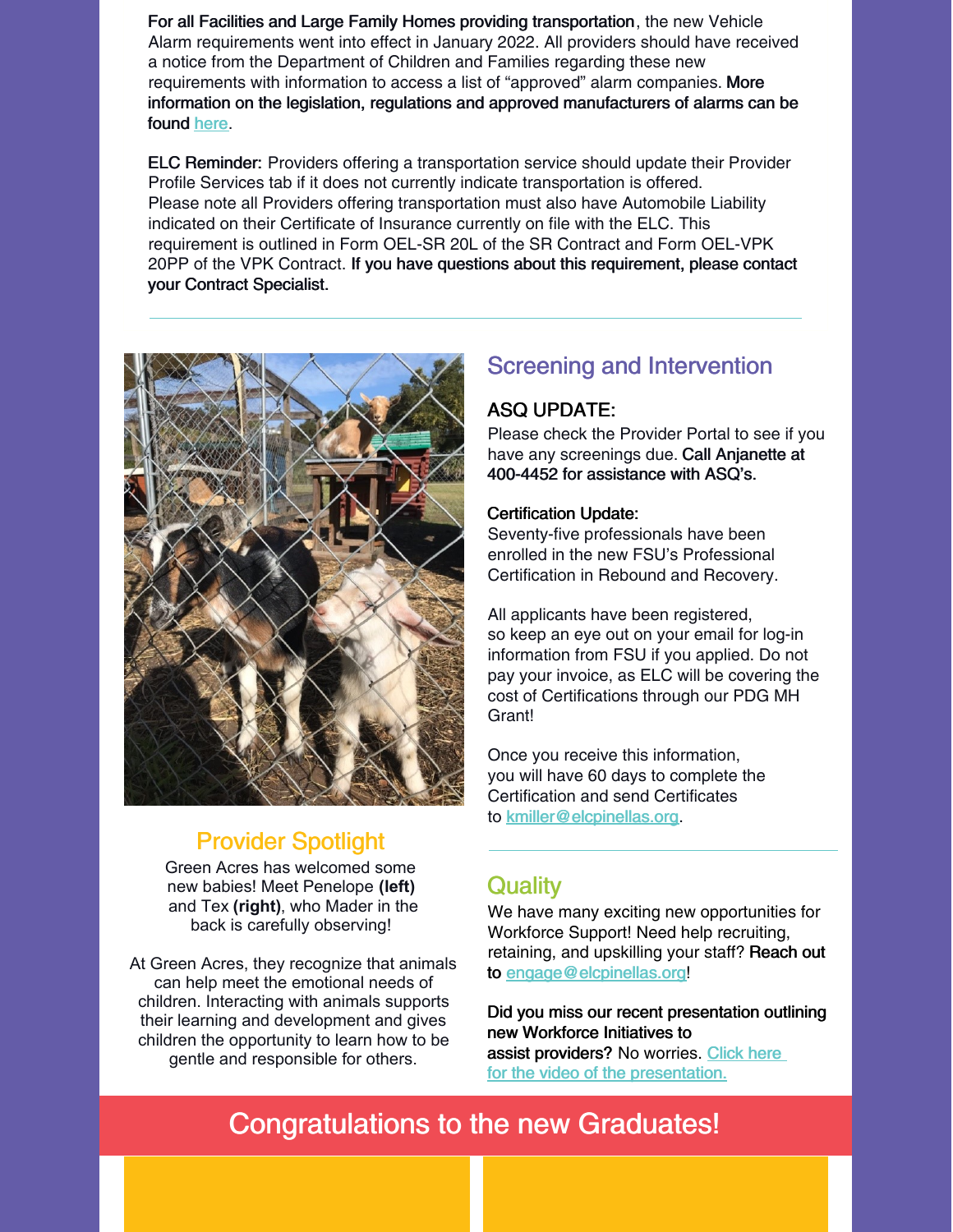

We congratulate Jorelyn Paloma and Lisa Murray from Learning Empowered at McCabe for earning a Master of Education in Early Childhood Ed Leadership.



We congratulate Jeffrey Coates from Kiddin Around for earning a Bachelor of Science Educational Studies & Community Leadership degree.

# **Meet ELC's New Reimbursement Specialists**



**Tanya Burbee** brings over eight years of experience managing childcare centers working with children, families,

and early educators.

Tanya has been effective in various capacities within the centers she has supported and we are looking forward to her joining us in our mission.

You can reach Tanya at [tburbee@elcpinellas.org](https://mail.elcpinellas.net/owa/redir.aspx?C=Kb07-doImtgcKOVHwfLLpFQiI-5yWDcpf_M2SsxK694gVBf1eOLZCA..&URL=mailto%3atburbee%40elcpinellas.org) or by phone at 727-400-4438.



**Melissa Russ** has held various roles in early education for over the last 15 years.

Melissa has worked with teachers, families, and communities to promote physical, academic, and social development for all children. Her continuous support for quality early learning will be a true asset to our mission.

You can reach Melissa at [mruss@elcpinellas.org](https://mail.elcpinellas.net/owa/redir.aspx?C=N6B_x9PGJLh_L1pLp2eYhZ58vt82kBBlb6I9mfEIW81Gehf1eOLZCA..&URL=mailto%3amruss%40elcpinellas.org) or by phone at 727-400-4433.

If you are in Tanya's or Melissa's provider caseload, you will be hearing from them soon. We are excited to have Tanya and Melissa as part of our ELC Team to expand our mission of inspiring children, engaging families, and elevating educators.

# Join us for NapTime News!

Are you looking for ways to connect with other childhood educators in Pinellas County? Be a part of our child care industry discussions on Facebook each Friday at 1:30pm.